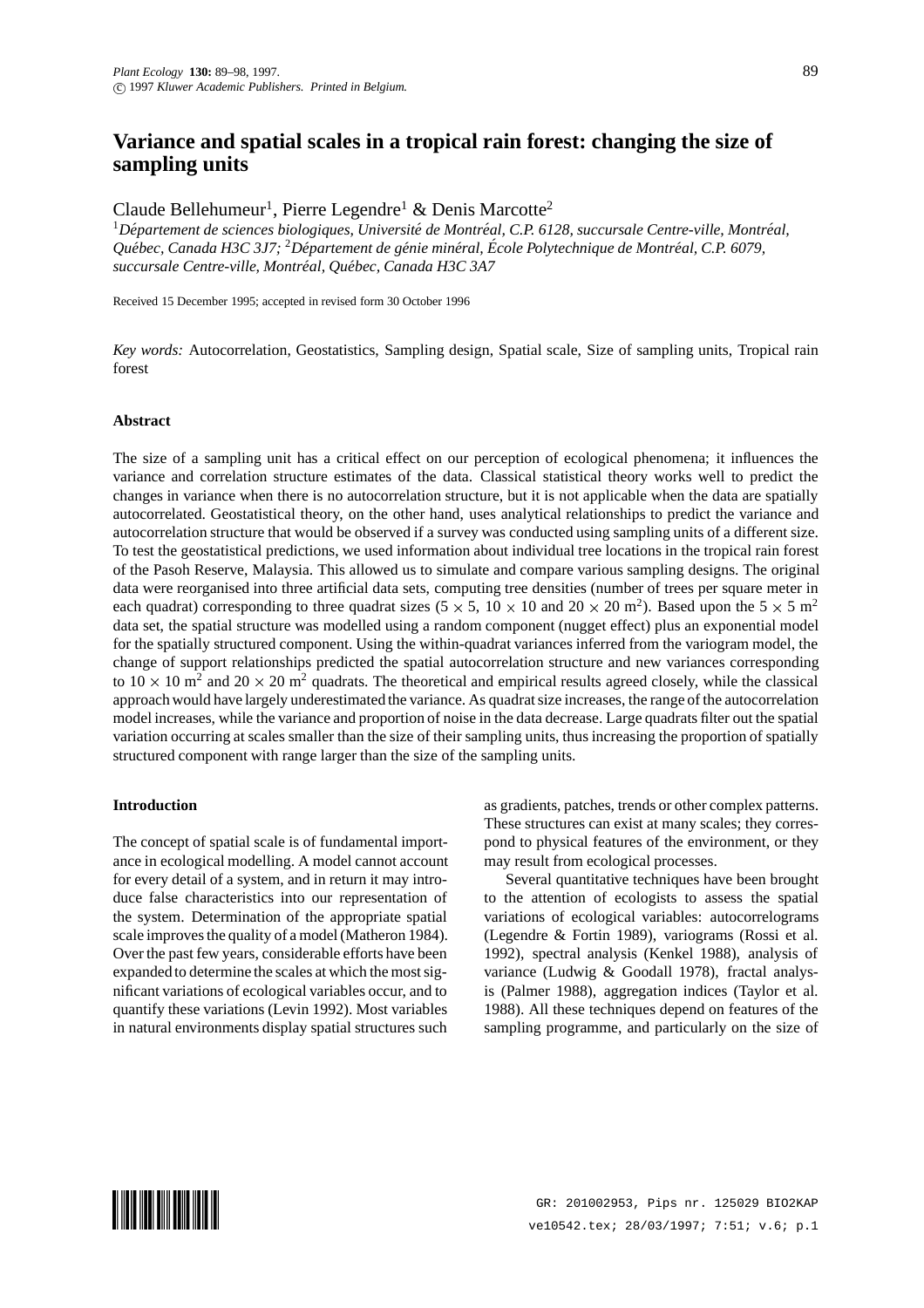the sampling units. The size of the sampling units is an important component of the scale of an investigation and may critically influence our perception of ecological phenomena. Changing the size of the sampling units induces changes in the variance, the spatial autocorrelation structure, the indices of aggregation based on the variance-to-mean-ratio, and so on (He et al. 1994; Levin 1989).

Relating the size of the sampling units to the variance of plant densities has been extensively used in plant community ecology to empirically estimate the spatial scale of phenomena, or the size of patches (Carlile et al. 1989; Greig-Smith 1952; Ludwig & Goodall 1978; Marceau et al. 1994). These empirical studies do not provide a general framework to make predictions from a single sampling design; these methodologies require specific surveys to construct empirical relationships.

Classical statistical and geostatistical theories provide analytical solutions to predict the change in variance associated with different sizes of sampling units. Classical statistical theory works well to predict these changes when the sampling units are independent of one another. This is rarely the case in the natural sciences, however. In the present study, our primary objective is to present an analytical approach enabling the prediction of statistical parameters and features of the spatial autocorrelation structure that would be observed if a survey had been designed using different sizes for the sampling units; this may help plan future surveys. This analytical study complements the previous empirical studies which attempted to relate spatial scales to the size of the sampling units.

This method is already known in geostatistics as a change of support transformation (Journel & Huijbregts 1978). We will study a rain forest plot of Malaysia as a test case, using variable 'tree density' measured for different quadrat sizes. The change of support methodology is very general and the conclusions drawn from this test case are applicable to a wide range of studies dealing with additive variables that are spatially autocorrelated. Values of an additive variable can be added or averaged linearly in space to create larger quadrats.

Change of sampling unit size transformations can be used to compare different surveys where variables are estimated using different measurement devices. Buckland & Elston (1993) pointed out that the rapid growth of geographicinformation systems gives access to a wide range of variables recorded at different levels of resolution. For example, field work performed at small scale (i.e., small quadrat size) is essential to understand mechanisms and phenomena, and to estimate the activity or contribution of these phenomena at some local scale. Global environmental and ecological studies attempt to verify the applicability of ecological models over a wide range of spatial scales. Airborne or shipborne remote sensing involves data representing a large-scale perception of phenomena. A change in the sampling unit size is required when comparing or jointly using different types of data representing various scales of investigation.

#### **Study site and variables**

A tract of mapped forest, located at  $102^{\circ}18'$  W and 2°55' N, was established in the Pasoh Reserve, Negeri Sembilan, Malaysia, to monitor long term changes in a primary forest (Kochummen et al. 1991). The forest tract under study is a rectangle 1 km long and 0.5 km wide (50 ha). The survey enumerated all free-standing trees and shrubs at least 1 cm in diameter at breast height, positioning each one by geographic coordinates on a reference map, and identifying the species. This data set is almost unique in that all individual trees are identified, sized, and geographically located. We reorganised the data into quadrats and calculated tree densities (number of trees per  $m<sup>2</sup>$  in each quadrat) corresponding to  $5 \times 5$ ,  $10 \times 10$ , and  $20 \times 20$  m<sup>2</sup> quadrats.

## **Methods**

#### *Classical statistical theory*

Classical statistical theory attempts to predict the change in variance due to different sampling unit sizes for additive variables such as tree density. Classical theory states that given a population and a group of *n* independent sampling units drawn from that population of mean  $\mu$  and variance  $\sigma^2$ , the mean value of this sample  $(\overline{x})$  is itself a random variable of mean  $\mu$ and variance  $\sigma^2/n$ . Classical statistical theory suggests (assuming no spatial structure) that the variance of the quadrats should decrease linearly with the number of sampling units in a quadrat or in a composite sample:

$$
\text{Var}(V_c|A) = \text{Var}(v|A)/N,\tag{1}
$$

where Var  $(V_c \mid A)$  is the variance of the composite samples  $V_c$  in an area A, Var  $(v | A)$  is the original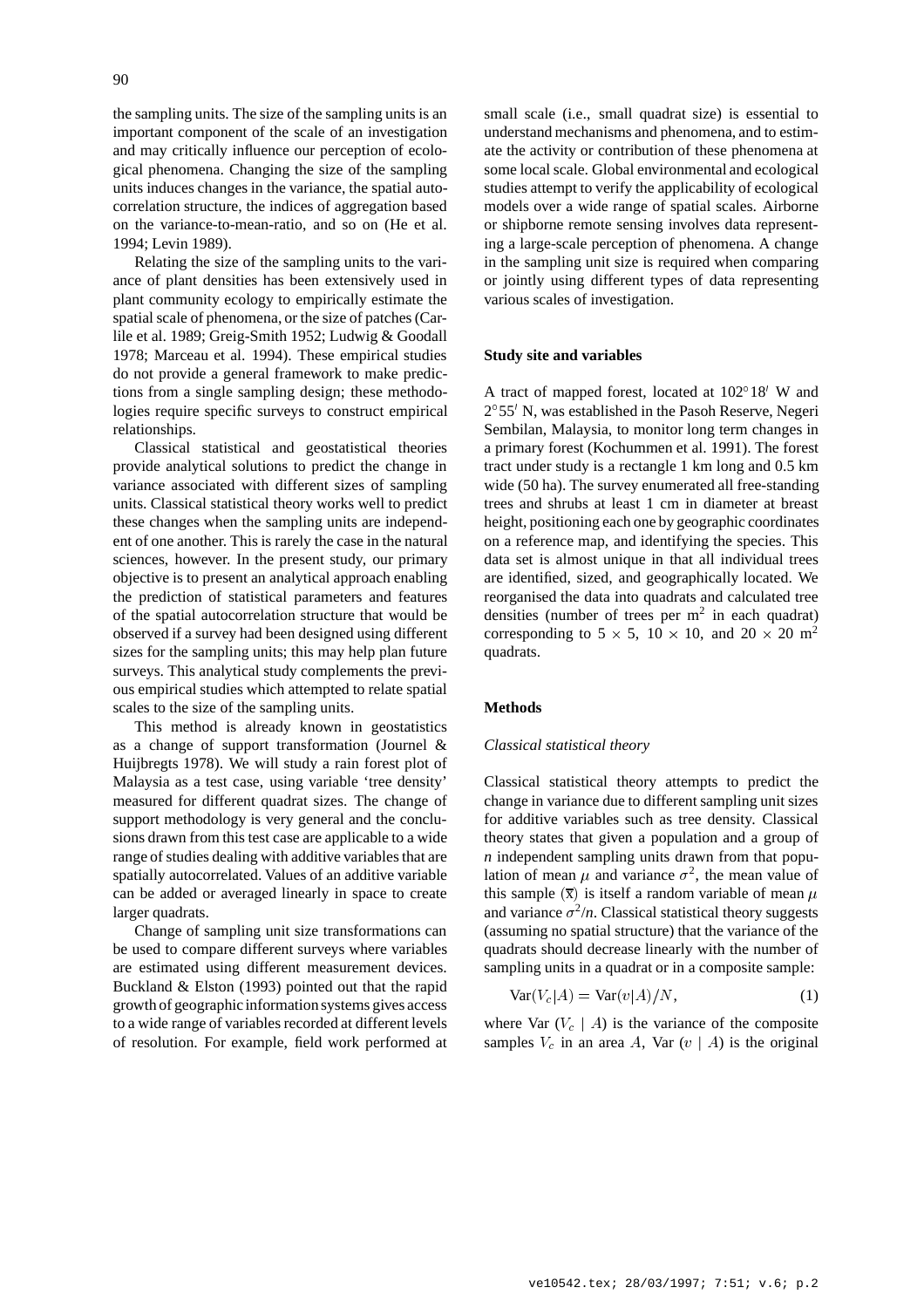variance of the sampling units  $v$  in the same area, and N is the number of sampling units in a composite. A composite sample is formed by combining several adjacent sampling units.

This relationship (Equation (1)) is valid only for homogeneous areas where sampling units are independent of each other. When the process is complicated by patterns of spatial heterogeneity, Equation (1) is no longer valid. Levin (1989) and Wiens (1989) present some empirical results showing the complexity of such heterogeneous processes, where non-linear relationships occur between the variance and the size of the sampling units.

Most of the classical sampling textbooks mention that when a finite population is sampled using random sampling with replacement, the  $n$  observations are independent and identically distributed, so that the usual central limit theorem applies (e.g. Cochran 1977; Thompson 1992). Classical sampling theory is of limited help to analyse and characterise the spatial variability of natural processes. The random sampling method does not consider the structured spatial component of the variance. It assumes instead that the random component accounts for all the variance. Ecologists, on the other hand, are directly interested in the spatially-structured component of variation and have now developed methods to explicitly measure and map this component, independently of the non-spatiallystructured random component (Borcard et al. 1992; Borcard & Legendre 1994).

Performing random sampling over spatial (or temporal) series does not insure that the sampling units are independent, because the values are part of a physical spatial (or temporal) process where the similarities between values depend expressly on the distance among locations. So, it is necessary to consider the spatial structure of phenomena in order to correctly predict the effect of a change of sampling unit size, or 'compositing' (i.e., creating composite samples by combining several sampling units into a single sample: Isaaks & Srivastava 1989, p. 341).

#### *Spatial structure*

Spatial continuity among observations of a given variable may be characterised by a variogram, which reveals the random and the structured aspects of the spatial dispersion. The variogram has been widely used to describe the spatial structure of ecological variables (Legendre & Fortin 1989; Rossi et al. 1992). The traditional estimator of the variogram is defined as (Journel & Huijbregts 1978; Cressie 1993):

$$
\gamma^*(\mathbf{h}) = (2N(\mathbf{h}))^{-1} \Sigma [Z(\mathbf{x}) - Z(\mathbf{x} + \mathbf{h})]^2 \tag{2}
$$

where  $Z(x)$  and  $Z(x+h)$  are measurements of a given variable at locations  $x$  and  $x + h$ , separated by the vector of directional distance **h**, and  $N(h)$  is the number of pairs of samples considered in the given distance class. This calculation is repeated for different values of **h** and provides the empirical variogram, which is a plot of the values of  $\gamma^*(h)$  as a function of distance **h**. The rate of increase of  $\gamma^*(h)$  allows us to characterise the continuity of the variable.

Generally, the variogram tends to level off at a sill equal to the variance of the variable. The distance at which this occurs is referred to as the range of the variable. The discontinuity at the origin (non-zero intercept) is called the nugget effect, which is a random component; the geostatistical origin of the method transpires in that name. It corresponds to local variations occurring at scales smaller than the sampling interval, including sampling error, fine-scale spatial variability, and measurement error. The variance component due to the nugget effect is called  $C_0$ , while the spatially structured component is *C*1.

#### *Change of sampling unit size operations*

Problems of change of support have received attention in the geostatistical literature dealing with ore reserve estimation (e.g. Journel & Huijbregts 1978, pp. 61- 94; Isaaks & Srivastava 1992, Chapter 19). Geostatisticians want to estimate the grade of large blocks from small drill core data. Equation (1) cannot be used here because the data are usually autocorrelated. In the field of vegetation science, Ver Hoef et al. (1993) have developed a relationship to express the variogram of aggregated (blocked) contiguous quadrats (large composite quadrats) as a function of an unaggregated variogram (smallest quadrats). The technique requires measurement of contiguous quadrats along transects or surfaces.

The additivity property of variances in nested designs implies:

$$
Var(v|A) = Var(v|V) + Var(V|A), \tag{3}
$$

where Var  $(v | A)$  is the variance of a small sampling unit v in area A, Var  $(V | A)$  is the variance of a large sampling unit V in area A, and Var  $(v | V)$  is the variance of a small sampling unit  $v$  in the large sampling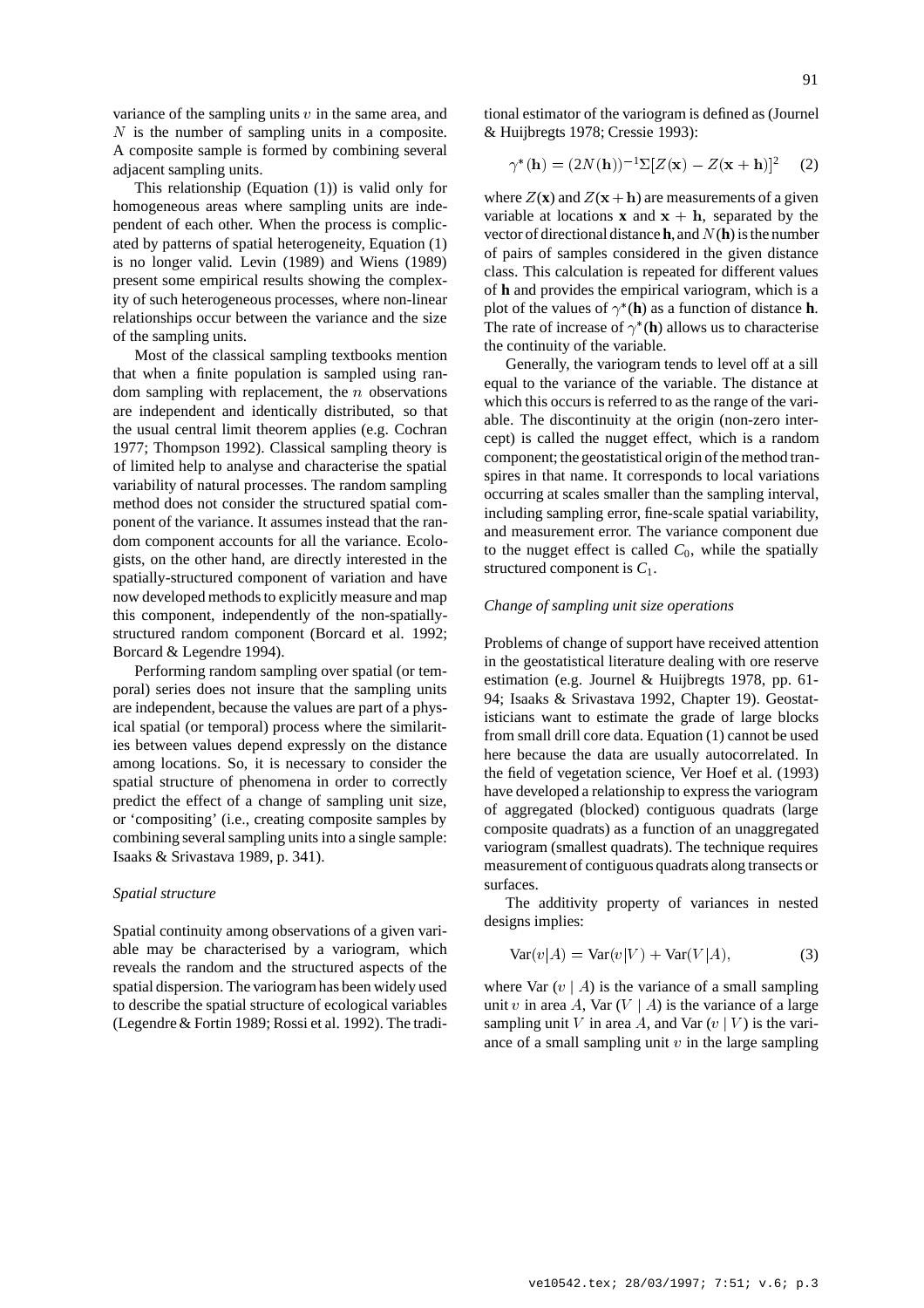unit  $V$ . This relationship shows that the variance of sampling units  $v$  in a certain area  $A$  can be expressed as the variance of sampling units  $v$  in blocks  $V$ , plus the variance of block values <sup>V</sup> within the area <sup>A</sup>. Journel & Huijbregts (1978, pp. 66–67) show that the variance Var  $(v | V)$  is related to the variogram:

$$
Var(v|V) = \overline{\gamma}(V, V) - \overline{\gamma}(v, v),
$$
\n(4)

where  $\overline{\gamma}(V, V)$  is the average point variogram value calculated over all possible distance vectors **h** contained in V, and similarly for  $\overline{\gamma}(v,v)$ . It represents the within-surface variance. Equations (3) and (4) allow one to calculate the variance corresponding to a new sampling unit size  $V$ , if we know the spatial autocorrelation structure for a point support.

When  $v$  is used to compute an empirical variogram, a regularised form of variogram is estimated. We must deduce a point model  $\gamma(\mathbf{h})$  (i.e.,  $v = 0$ ) from a regularised model  $\gamma$ <sub>v</sub>(**h**), using the following formula from Journel & Huijbregts (1978, p. 78):

$$
\gamma_v(\mathbf{h}) = \overline{\gamma}(v, v_h) - \overline{\gamma}(v, v). \tag{5}
$$

 $\gamma_v(\mathbf{h})$  is the variogram defined for a sampling unit of size v, while  $\overline{\gamma}$  (v, v<sub>h</sub>) represents the average value of the variogram, where one extremity of vector **h** describes a point within sampling unit  $v$  and the other extremity describes a point within another sampling unit v of the same size located at distance **h**. If  $\gamma_v(\infty) = C_{1v}$ , which is the sill value or the variance component of the spatial structure for  $v$ , then:

$$
C_{1v} = C_{1p} - \overline{\gamma}(v, v),\tag{6}
$$

where  $C_{1p}$  is the sill value for a point support. This relationship leads to:

$$
C_{1p} = C_{1v}/(1 - F),\tag{7}
$$

where F is equal to  $\overline{\gamma}_1$  (*v*,*v*), representing the mean variogram value for a point variogram model with a sill equal to 1. Then,  $F$  can be computed from only the knowledge of the type of model and its range (Journel & Huijbregts 1978, p. 109). This correction only concerns the spatially-structured part of the variance. The variance component ascribed to random variation and modelled by a nugget effect  $(C_0)$  follows the classical relationship (Equation (1)).

The range of the spatial structure is also affected by the size of the sampling units. For example, the range of a spatial structure estimated from a sampling unit of size  $l \times l = v$ , is  $a_p + l$ , where  $a_p$  is the practical

range that would be measured if the support was a point. Therefore, changing the size of the sampling unit produces changes in the overall variance and in the parameters characterising the variogram: nugget effect, relative nugget effect, structured variance component, and range. Analytical relationships are developed to predict the variance and the autocorrelation structure corresponding to change of sampling unit size.

In practice, if the data are defined for  $v$ , it is necessary to deduce first an approximate point model  $\gamma(\mathbf{h})$ which is coherent with the empirical variogram  $\gamma$ <sub>v</sub>(**h**). Obtaining the point variogram from a regularised variogram is, strictly speaking, impossible as it requires knowledge of the point scale structure, which is not available. Moreover, the model corresponding to a sampling unit of size  $v$  is not exactly equivalent to the model associated to a sampling unit of size  $v'$ . However, the main features (sill and range) of the new model  $\gamma_{v'}(\mathbf{h})$  can be deduced from the model  $\gamma_{v}(\mathbf{h})$ . The following rules provide acceptable approximations to obtain the point variogram and the regularised variograms  $\gamma_{v'}$  (h) corresponding to new sampling units of size  $v'$ :

(1) For the structured part of  $\gamma_v(\mathbf{h})$ , the point variogram is approximated by a variogram of the same type with a practical range of  $a_p = a_v - l$  and a sill  $C_{1p} = C_{1v}/(1 - F)$ .

(2) The above-defined point variogram is used, assuming that  $\gamma_{v'}(\mathbf{h})$  is of the same type with a range  $a_p + l'$  and a sill  $C_{1v'} = C_{1p} - \overline{\gamma}(v', v').$ 

(3) The nugget effect component, corresponding to v', is computed as  $C_{0v'} = C_{0v}/v'$ , where  $C_{0v}$  is the nugget effect corresponding to  $v$ . This random component is added to the spatially-structured model  $\gamma_{v'}$  (h) defined in (2).

So, a point variogram model  $\gamma(h)$  is defined from the model fitted to the empirical values  $(\gamma_v(\mathbf{h}))$ , and the various parameters (range, sill, etc.) of the point model are obtained from the equations above. Once the point model  $\gamma(h)$  and its parameters have been found, another expression  $\gamma_{v'}(\mathbf{h})$  can be deduced for another sampling unit size  $v'$ . Knowledge of the point model allows the calculation of mean variogram values  $(\overline{\gamma}(v,v))$  for any size of sampling units.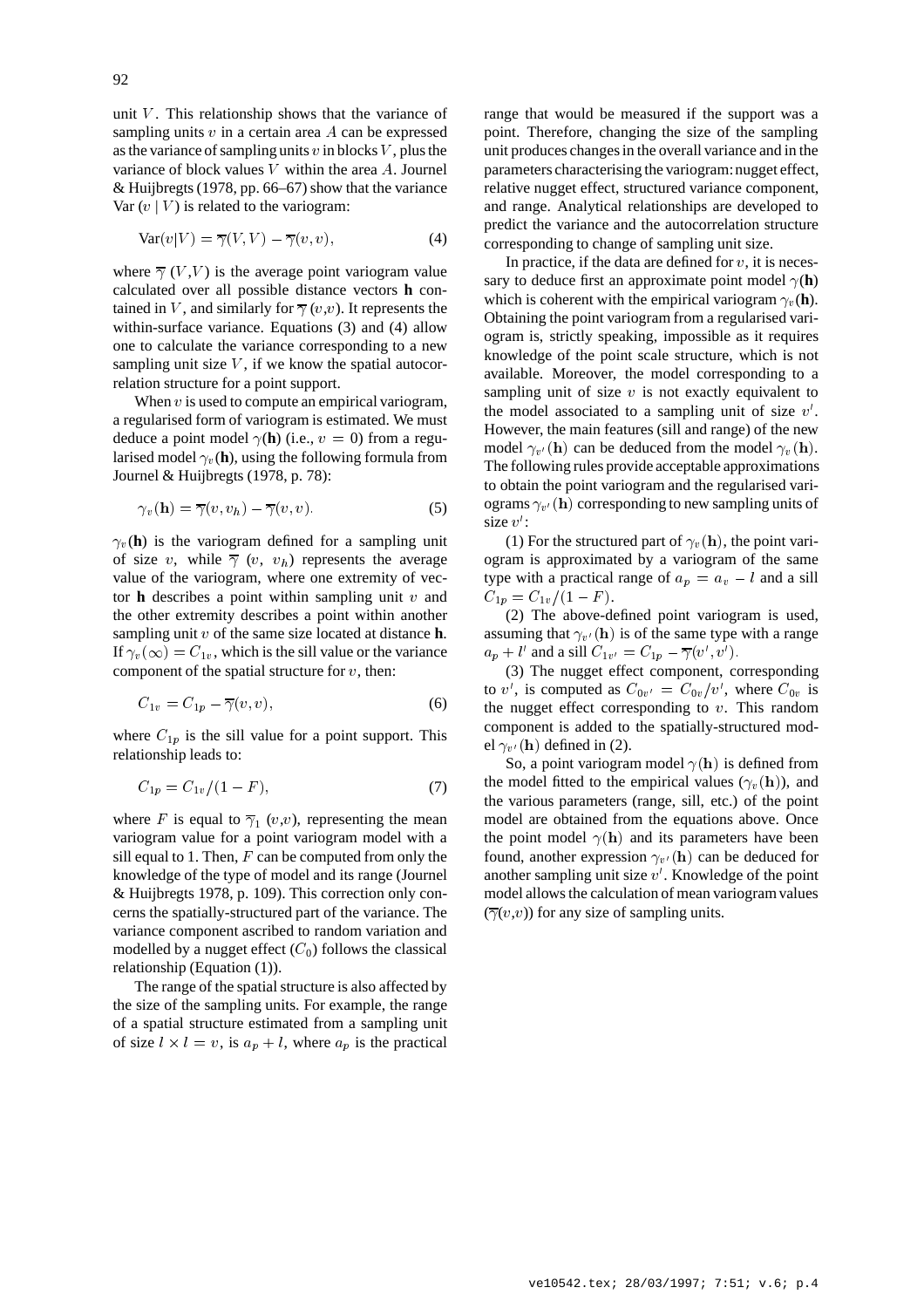### **Results**

#### *Histograms and summary statistics*

Histograms and summary statistics of density values for quadrats of  $5 \times 5$ ,  $10 \times 10$ , and  $20 \times 20$  m<sup>2</sup>, show that as size increases, extreme values disappear because they are diluted and combined into larger quadrats (Figure 1). The mean remains constant but the variance decreases. The variance-to-mean-ratio, which is the basic statistic for a large family of aggregation indices (Taylor's *b*, Morisita and Lloyd indices, among others) decreases as size increases (Patil & Stiteler 1974). This dependence of the variance-to-mean-ratio on quadrat size has been pointed out by Sawyer (1989). Equation 1 shows that, for additive variables such as density, and assuming no spatial structure in the data, the variance of quadrats should decrease linearly with the number of sampling units in a quadrat or in a composite sample. Our empirical results show a significant departure from classical theory predictions. Considering the empirical counts in  $5 \times 5$  m<sup>2</sup> quadrats as our basis for calculations (variance  $= 0.0610$ ), we would expect, from classical theory, variances of 0.0153 and 0.00381 for quadrats of  $10 \times 10$  and  $20 \times 20$  m<sup>2</sup> respectively. These results are much smaller than the empirical variances of 0.0275 and 0.0161 (Figures 1b, 1c).

### *Spatial structure of tree density*

Empirical variograms of the tree density variable corresponding to the  $5 \times 5$ ,  $10 \times 10$  and  $20 \times 20$  m<sup>2</sup> quadrat sizes, for the north-south and east-west directions, show well-defined sills (Figure 2). They are largely isotropic, i.e.,  $\gamma(h)$  does not depend on the direction of **h**. Exponential models with nugget effect provided good fit to the empirical variograms:

$$
\gamma(\mathbf{h}) = C_0 + C_1(1 - \exp(-\mathbf{h}/a)),\tag{8}
$$

where  $C_0$  is the nugget effect,  $C_1$  is the variability due to the structure in the exponential model and  $\alpha$  is a shape parameter related to the practical range (Table 1). The exponential model reaches its sill  $(C_0 + C_1)$ asymptotically. The ratio of the nugget effect to the sill, called the relative nugget effect  $RelC_0$ , represents the random component proportion in the spatial variance. The range of a model with a sill is the distance where the spatial influence disappears, i.e. where  $\gamma(\mathbf{h})$ ceases to increase. The practical range of an exponential model is defined as 3*a*, the distance at which the variogram is 95% of  $C_1$ .



*Figure 1*. Histograms of tree density values for (a)  $5 \times 5$  m<sup>2</sup>, (b)  $10 \times$ 10 m<sup>2</sup>, and (c)  $20 \times 20$  m<sup>2</sup> quadrats.

As quadrat size increases, sill values decrease and ranges increase. The most important effect is the decrease in relative nugget effect. For the  $5 \times 5$  m<sup>2</sup> quadrats, the proportion of random variation is very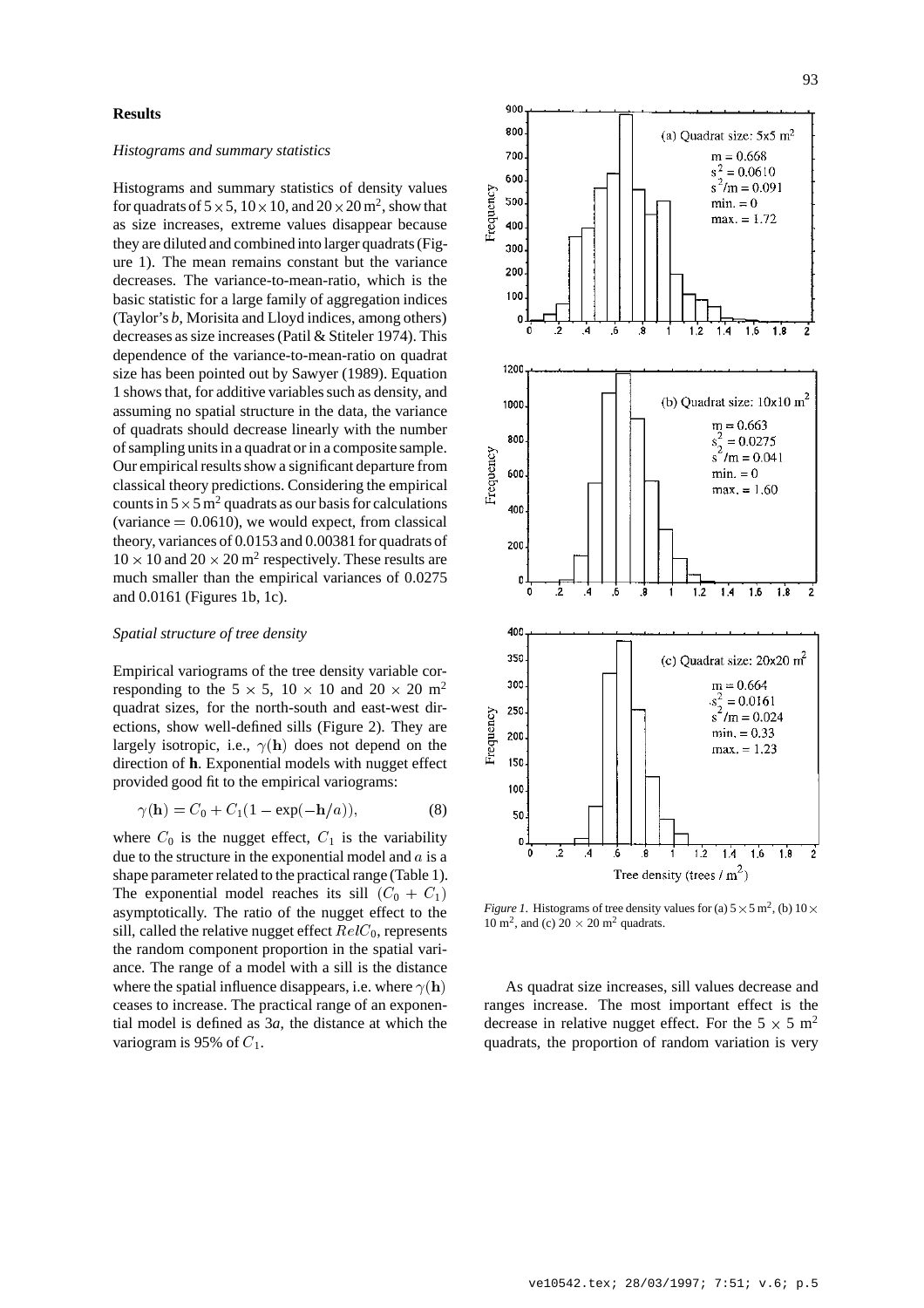

*Figure 2*. Directional variograms of the tree density variable for  $5 \times 5$  m<sup>2</sup>,  $10 \times 10$  m<sup>2</sup> and  $20 \times 20$  m<sup>2</sup> quadrats.

*Table 1*. Parameters of exponential variogram models for 5  $\times$  $5 \text{ m}^2$ ,  $10 \times 10 \text{ m}^2$  and  $20 \times 20 \text{ m}^2$  quadrat sizes.

| <b>Ouadrat</b><br>size $(m^2)$ | $C_0$   | $C_1$  | Sill   | a<br>(m) | $RelC_0$ |
|--------------------------------|---------|--------|--------|----------|----------|
| $5 \times 5$                   | 0.0446  | 0.0151 | 0.0597 | 104      | 0.75     |
| $10 \times 10$                 | 0.0113  | 0.0139 | 0.0253 | 110      | 0.45     |
| $20 \times 20$                 | 0.00245 | 0.0118 | 0.0145 | 129      | 0.17     |

 $C_0$  is the nugget effect,  $C_1$  is the variance component associated to the structured spatial scale, the sill is  $C_0 + C_1$ , *a* is the practical range and  $RelC_0$  is the relative nugget effect  $(C_0/(C_0 + C_1))$ .

high (75%), and the process does not seem very strongly spatially structured. On the other hand, for  $20 \times 20$  m<sup>2</sup> quadrats, the process displays an important spatially-structured component accounting for 83% of the spatial variance. Large quadrats have filtered out the spatial variation occurring at scales smaller than their sampling unit size, thus increasing the proportion of spatially-structured components with ranges greater than the size of the sampling units.

# **Empirical verification of the change of sampling unit size relationships**

The previous sections have shown empirically that changing the size of the sampling units extensively modifies the variance estimate, as well as our perception of the spatial autocorrelation structure of data. We will now check whether the geostatistical relationships provide an analytical solution allowing us to predict our empirically obtained results.

 from these auxiliary functions are presented in Journel For the 5  $\times$  5 m<sup>2</sup> quadrat size, the practical range is  $3 \times 34.67$  m = 104 m (Table 1). Given that for an exponential model, the practical range equals 3*a*, then the parameter  $a_p$  of a point model is equal to  $(3a - 1)/3 = (104 - 5)/3 = 33.0$ . Estimating the point sill value of the structured component requires the evaluation of the within-quadrat variance  $\overline{\gamma}(v, v)$ . The mean value  $\overline{\gamma}(v, v)$  can be calculated numerically from function  $\gamma(\mathbf{h})$  by discretising sampling unit v into a finite number of points or by generating random lags within  $v$ , and calculating the average variogram values for lags contained in  $v$  (Table 2). This calculation can also be done by evaluating the integral of the variogram function. For this purpose, Journel & Huijbregts (1978, pp. 108–123) developed a series of auxiliary functions giving a precalculated mean value  $\overline{\gamma}(v, v)$  corresponding to simple geometries of  $v$  which are frequently found in practice. Tables and graphs giving  $\overline{\gamma}(v, v)$ & Huijbregts (1978, pp. 125–147) for some variogram models.

Using the mean variogram values for the  $5 \times 5$  m<sup>2</sup> quadrat size (Table 2), the point sill value of the structured component is given by formula (7) as:

$$
C_{1p} = C_{1v}/(1 - F),
$$
  
\n
$$
C_{1p} = 0.0151/(1 - 0.0755),
$$
  
\n
$$
C_{1p} = 0.0163.
$$

The theoretical point support variogram is an exponential model:

$$
\gamma(\mathbf{h}) = 0.0163(1 - \exp(-\mathbf{h}/33)).\tag{9}
$$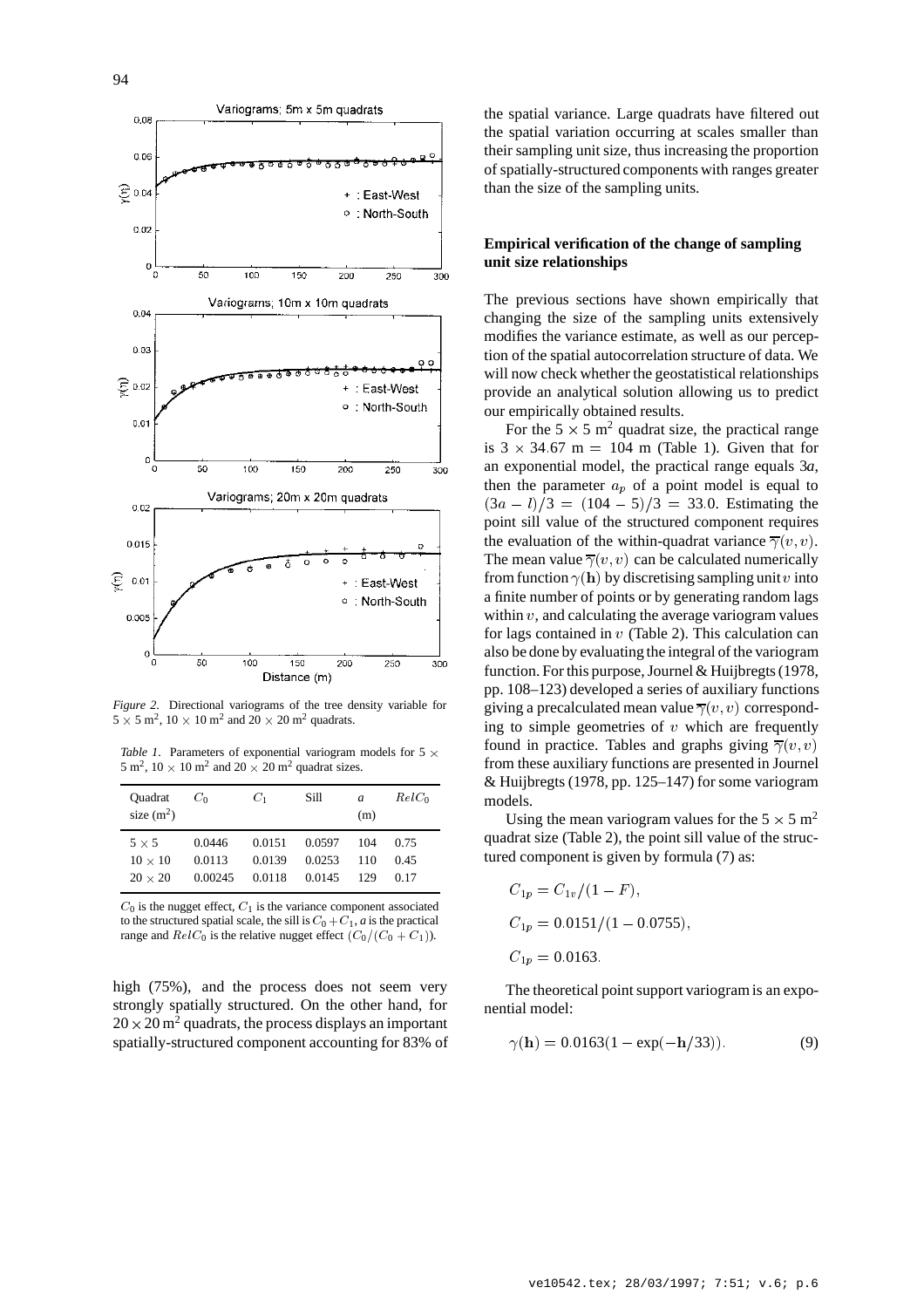*Table 2*. Mean variogram values of various quadrat size.

| <b>Ouadrat</b><br>size $v(m^2)$ | $\overline{\gamma}(v,v)$ | F      |
|---------------------------------|--------------------------|--------|
| $5 \times 5$                    | 0.00123                  | 0.0755 |
| $10 \times 10$                  | 0.00234                  | 0.143  |
| $20 \times 20$                  | 0.00429                  | 0.263  |

 $\overline{\gamma}(v, v)$  is the average point variogram value calculated for a quadrat  $v$ , representing the within-surface variance. The calculation uses the following exponential model  $\lceil \gamma(\mathbf{h}) \rceil = 0.0163(1 \exp(-\mathbf{h}/33)$ ] as a theoretical point variogram. F is the mean variogram value for the point variogram model with a sill equal to 1.

In the previous section, the exponential model was shown to be an appropriate model of spatial structures (Figure 2). Such a point variogram model could be deduced for any other quadrat size, as long as the quadrats are not too large relative to the range of the point variogram. From this theoretical point model, it is possible to calculate the variance of any given sampling unit size in the whole area and to find an appropriate variogram model describing the spatial structure features for various quadrat sizes.

The point variogram model is obtained by assuming that it is of the same type as the one corresponding to support *v*. We verify the adequacy of this approximation by comparing theoretical regularised variograms (for  $5 \times 5$  m<sup>2</sup>,  $10 \times 10$  m<sup>2</sup> and  $20 \times 20$  m<sup>2</sup> quadrats) obtained from the point variogram model (Equation 9) and Equation (5), with variograms obtained under the assumption that the point variogram model is of the same type as the one corresponding to sampling unit size v. These models were also compared with the empirical variograms modelled from the original data. The point variogram model deduced for variable 'tree density' is shown in Figure 3a. The regularised variograms for supports of size  $5 \times 5$  m<sup>2</sup>, the  $10 \times 10$  m<sup>2</sup> and  $20 \times 20$  m<sup>2</sup> are shown in Figures 3b, 3c, and 3d. These regularised variograms were calculated numerically from equation (5), by stochastic integration where 100 000 random lags were generated within v. The above approximation leads to models (Figure 3b, c, d, dashed) showing a good fit to the regularised variograms (full lines). Departure from the theoretical model is more important near the origin, at a scale smaller than the sampling units, although departure from the whole curve increases with the size of the sampling units. It could be explained by a slight lack of stationarity in the data indicated by an increase in variogram values beyond 250 m in the north–south

direction. This increase corresponds to another structure with a range that cannot be evaluated from the available data; it actually represents a trend in the data.

The variogram models have two components each: a random and a spatially structured component (Figure 2). The change in the random component due to a change of support follows the classical relationship and is defined by Equation (1). So, knowledge of the variance corresponding to a given sampling unit size allows the estimation of the random component corresponding to any other sampling unit size. The random component for the  $5 \times 5$  m<sup>2</sup> quadrats is 0.0446. Therefore, for  $10 \times 10$  m<sup>2</sup> quadrats, the random component should be  $0.0446/4 = 0.0112$ , and for  $20 \times 20$  m<sup>2</sup> quadrats,  $0.0446/16 = 0.00279$ .

On the other hand, the effect of a change of sampling unit size operation on the spatially-structured component of variance depends on the spatial autocorrelation structure (point model variogram) and is given by Equation (6). For example, for  $10 \times 10$  m<sup>2</sup> quadrats, using parameters given in Table 2, the structured variance component for the  $10 \times 10$  m<sup>2</sup> quadrat size is:

 $C_1(10 \times 10) = C_{1p} - \overline{\gamma}(10, 10),$  $C_1(10 \times 10) = 0.0163 - 0.00234,$ 

 $C_1(10 \times 10) = 0.0140.$ 

This analytical solution gives an overall variance of 0.0252 for  $10 \times 10$  m<sup>2</sup> quadrats  $(C_{0(10 \times 10)} + C_{1(10 \times 10)})$ . The empirical value is 0.0275, while the classical approach would have given  $0.0610/4 = 0.0153$ . Thus the analytical solution is closer to the empirical value than the classical relationship. The slight underestimation may be due to a long-range spatial structure in the north-south direction which is not modelled, considering the size of this structure compared with the size of the study area. Table 3 allows comparison of the empirical variogram parameters to the parameters inferred from the theoretical point model (Equation (9)); the theoretical models are very close to the empirical results. These results show that in practice, from an empirical variogram, we can deduce a theoretical point model which enables the estimation of appropriate models corresponding to given sampling unit sizes.

# **Discussion**

The change of sampling unit size operation uses both the among-sampling-unit and within-samplingunit variances to compute the statistical parameters of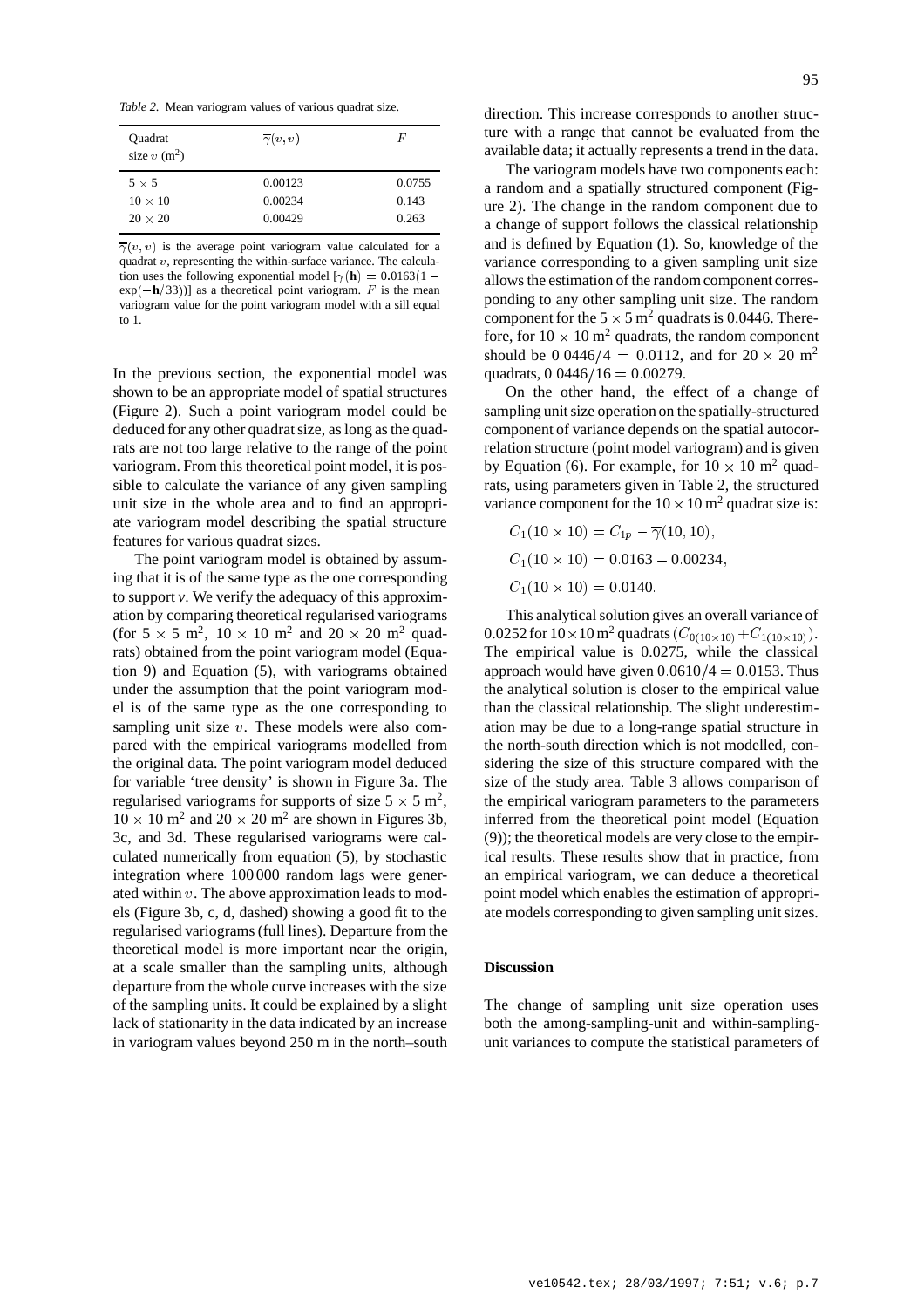



*Figure 3.* (a) Point model variogram deduced for the tree density variable. (b) to (d): regularised variograms (full lines) for sampling units of size  $5 \times 5$  m<sup>2</sup>,  $10 \times 10$  m<sup>2</sup> and  $20 \times 20$  m<sup>2</sup>, calculated numerically from Equation (5), models derived from approximations (dashed), and empirical models (points).

*Table 3*. Results of the change of support transformation.

| <b>Ouadrat</b><br>size $(m^2)$ | $C_0$ (emp) | $C_0$ (inf) | $C_1$ (emp) | $C_1$ (inf) | Var(v   A) | $s^2$  |
|--------------------------------|-------------|-------------|-------------|-------------|------------|--------|
| $5 \times 5$                   | 0.0446      | 0.0446      | 0.0151      | 0.0151      | 0.0597     | 0.0610 |
| $10 \times 10$                 | 0.0113      | 0.0112      | 0.0139      | 0.0140      | 0.0252     | 0.0275 |
| $20 \times 20$                 | 0.00245     | 0.00279     | 0.0118      | 0.0120      | 0.0148     | 0.0161 |

 $C_0$ (emp) is the empirical nugget effect,  $C_0$ (inf) is the nugget effect inferred from the empirical value of the  $5 \times 5$  quadrat size,  $C_1$ (emp) is the empirical structured variance component,  $C_1$ (inf) is the structured variance component inferred from the theoretical model where  $C_{1v} = C_{1p} - \overline{\gamma}(v, v)$ , Var $(v|A)$  is the variance of a unit v in the study area A, given by the analytical relationship, and  $s<sup>2</sup>$  is the empirical variance. The number of significant digits has been kept the same from row to row in the table.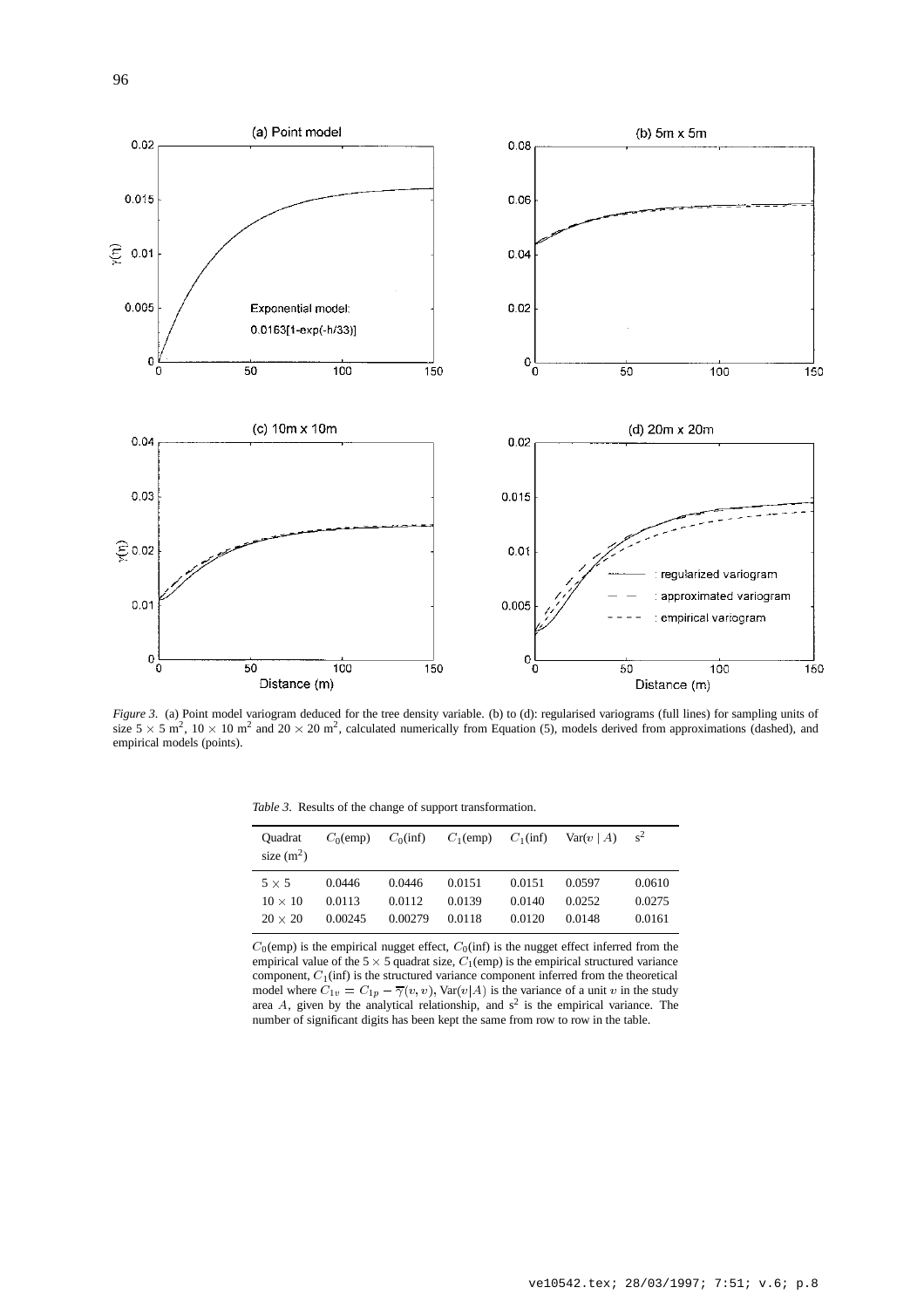a distribution and the features of the spatial structure that would be observed if a survey had been conducted using different sizes for the sampling units. The calculation of these variance components is based on a variogram model which expresses the variance of a spatial process as a function of geographical distances. The variance is broken up into its random and spatially structured components of variation.

Greig-Smith (1952) and subsequent authors (among others, Ludwig & Goodall 1978) developed methods based on quadrat-count analysis. The peaks in a plot of mean square against support size are considered to be associated with a given patch size, or the scale of an ecological phenomenon. Change of sampling unit size relationships lead to very different conclusions about the determination of spatial scales. Parameters of the variograms for different quadrat sizes show that phenomena spread out in space do not have discrete spatial scales, but a continuum of spatial structures whose perception depends on the size of the sampling units.

A change of sampling unit size operation involves the following three steps: (1) An empirical variogram  $\gamma^*(\mathbf{h})$  is calculated from the data, and a variogram model  $\gamma$ <sub>v</sub>(h) is derived, corresponding to a regularised form of variogram for a given sampling unit size v. (2) A point model  $\gamma(h)$  (i.e.,  $v = 0$ ) is deduced from the regularised model  $\gamma_v(\mathbf{h})$ , using Equation (7):  $C_{1p} = C_{1v}/(1-F)$ . The variance component ascribed to random variation follows the classical relationship (Equation (1)). The range of the point model is deduced from the relationship:  $a_v = a_p + l$ , where  $a_p$  is the practical range of the point model. (3) Once the point model  $\gamma(h)$  and its parameters have been found, an expression  $\gamma_{v'}$  (h) can be derived for another sampling unit size  $v'$ . Knowledge of the point model allows one to calculate the mean variogram values  $\overline{\gamma}(v, v)$  for any size of sampling units.

The geostatistical predictions were verified using an exhaustive data set including tree density in the tropical rain forest of the Pasoh Reserve. This data set allowed us to confirm that change of sampling unit relationships agree closely with the empirical results. We have shown five key results: (1) As the sampling unit size increases, extreme values disappear from the distribution because they are diluted and combined into larger quadrats; consequently, the variance decreases while the mean remains constant. (2) With the increase in quadrat size, the range of autocorrelation increases, while the variance and the proportion of noise in the data decrease. (3) For a homogeneous area, the reduction in variance associated with a certain increase in sampling unit size is more important than for a heterogeneous area where spatial autocorrelation is present. (4) Large quadrats filter out the spatial variation occurring at scales smaller than their sampling unit size, thus increasing the proportion of the spatially-structured component with range greater than the size of the sampling units. (5) From an empirical variogram, we can deduce a theoretical point model that enables the estimation of appropriate models corresponding to various supports.

In practice, it is not possible to infer properties and features for sampling unit sizes smaller than the smallest available sampling unit without introducing unverifiable hypotheses. The variogram calculated from large sampling units does not contain information about structures smaller than the size of the actual sampling units. Large quadrats do filter out possibly interesting short-range spatial scales.

On the other hand, small sampling units introduce a larger variance and a smaller degree of precision than larger units. Several authors have discussed the problem of determining the sampling variance for any given sampling unit size (general review in Kratochvil et al. 1984), which is related to the expected fluctuations of the estimation error due to a lack of representativeness of that unit size. Considering surfaces, this variance can be expressed as a relationship of the form:

$$
s^2 \propto d^2/A,\tag{10}
$$

where  $d$  is the linear size of the object of interest (average diameter of trees for example) and A is the surface area of the sampling unit. The sampling variance, in that case, is proportional to the square (or the cube in the case of a volume) of the linear size of the object of interest in the sampling unit, and inversely proportional to the area (or volume) of the sampling unit. So, measuring large sampling units decreases the estimation error.

David (1977, p. 337) proposes the following example. Let us count the number of objects in sampling units that contain on average three objects each, distributed among the units following a Poisson process (random distribution). The variance being equal to the mean, the standard deviation is  $\sqrt{3}$  = 1:73 or, in relative values (coefficient of variation),  $(1.73/3) \times 100 = 58\%$ . Now, let us use larger sampling units containing on average ten objects each. The standard deviation is  $\sqrt{10} = 3.16$  and its relative value to the mean is  $3.16/10 \times 100 = 32\%$ , which is smaller than 58%. Obviously, reality displays a higher degree